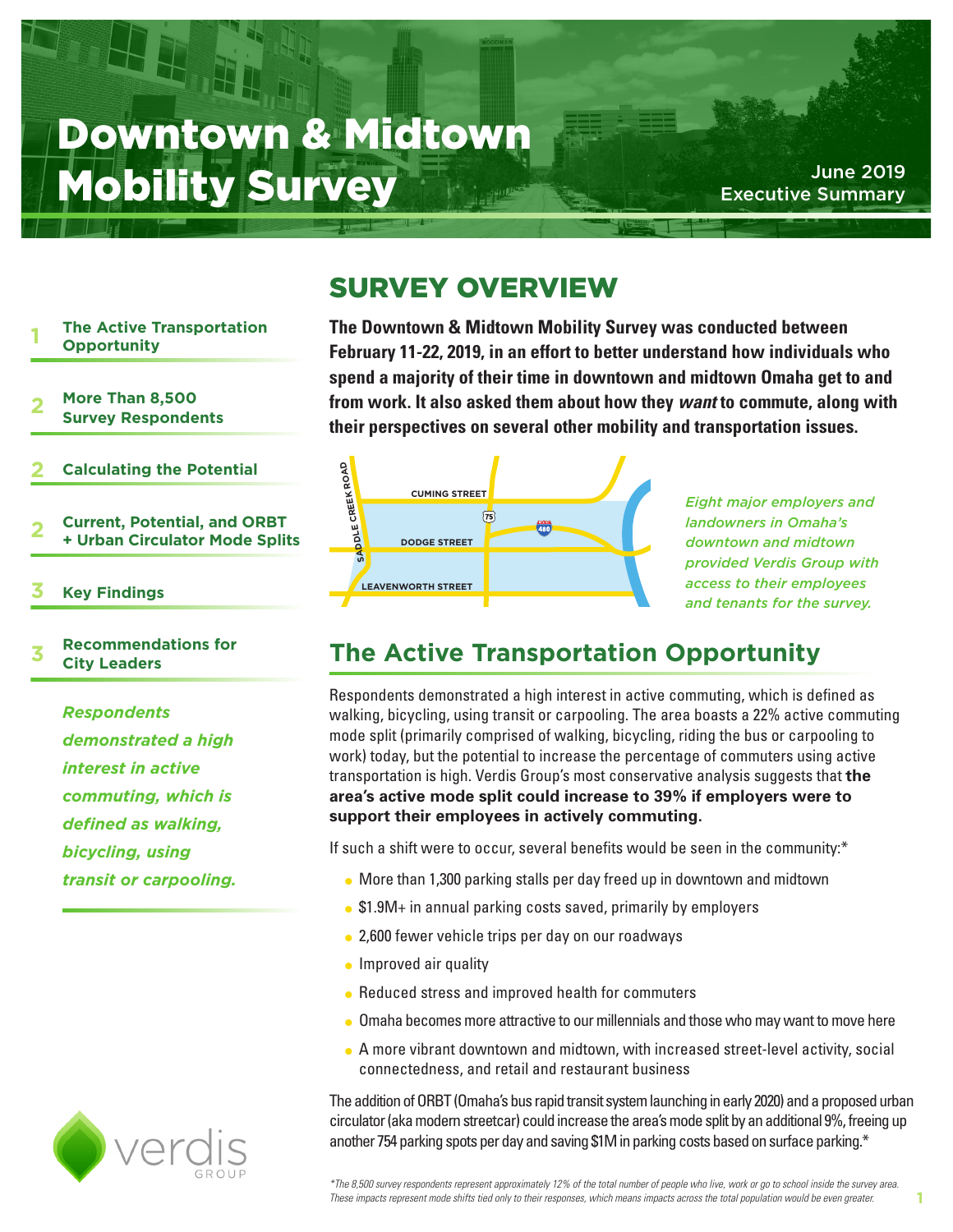

**IN MIDTOWN OR DOWNTOWN**

*Breakdown of respondents and whether they live/work in the study area.*

## **More Than 8,500 Survey Respondents**

There were a total of 8,514 survey respondents, 9% of which do not live or work in the study area. According to the census, 62,700 people either work, live, or work and live in this area. Survey respondents represent 12% of this area's census block group commuting population.

*People who actively commute may use transit one day, ride a bicycle the following day, and drive the day after that — depending on schedules. They may sometimes use multiple modes during one commute trip to work, such as walking to a transit stop, riding transit, and then riding a Heartland B-cycle to work.*

## **Calculating the Potential**

*If employers and residential unit owners were to implement an active commuting program, the area's active commuting mode split is projected to increase to 39%.*

To determine the potential mode split, a baseline was first established by asking employees how they currently get to work. Next, respondents were asked how likely they would be to commute using certain modes if their employer implemented an active commuting program with specific programmatic support, such as a free bus pass, indoor bike parking and access to showers for bicycle commuters.

For the ORBT and urban circulator potential mode split, the same programmatic approach was taken, while adding information about the ORBT route and the proposed urban circulator route to ensure respondents made an informed decision regarding these two options that don't yet exist.

## **Current, Potential, and ORBT + Urban Circulator Mode Splits**

**The current active commuting mode split for all respondents is 22%**, which is six points higher than the mode split of the Omaha Metropolitan Statistical Area. If employers and residential unit owners were to implement an active commuting program, the area's mode split is projected to increase to 39%.

**The addition of ORBT and a modern urban circulator could further increase the number of people actively commuting to 48%.**



### Key Elements of a Successful Active Transportation Program



Emergency ride home; Flex parking



Adequate and secure bike parking; Information on bike routes; Shower and locker access



Subsidized or free bus passes; Information about how to use Metro Transit



Carpool matching service; Preferred carpool parking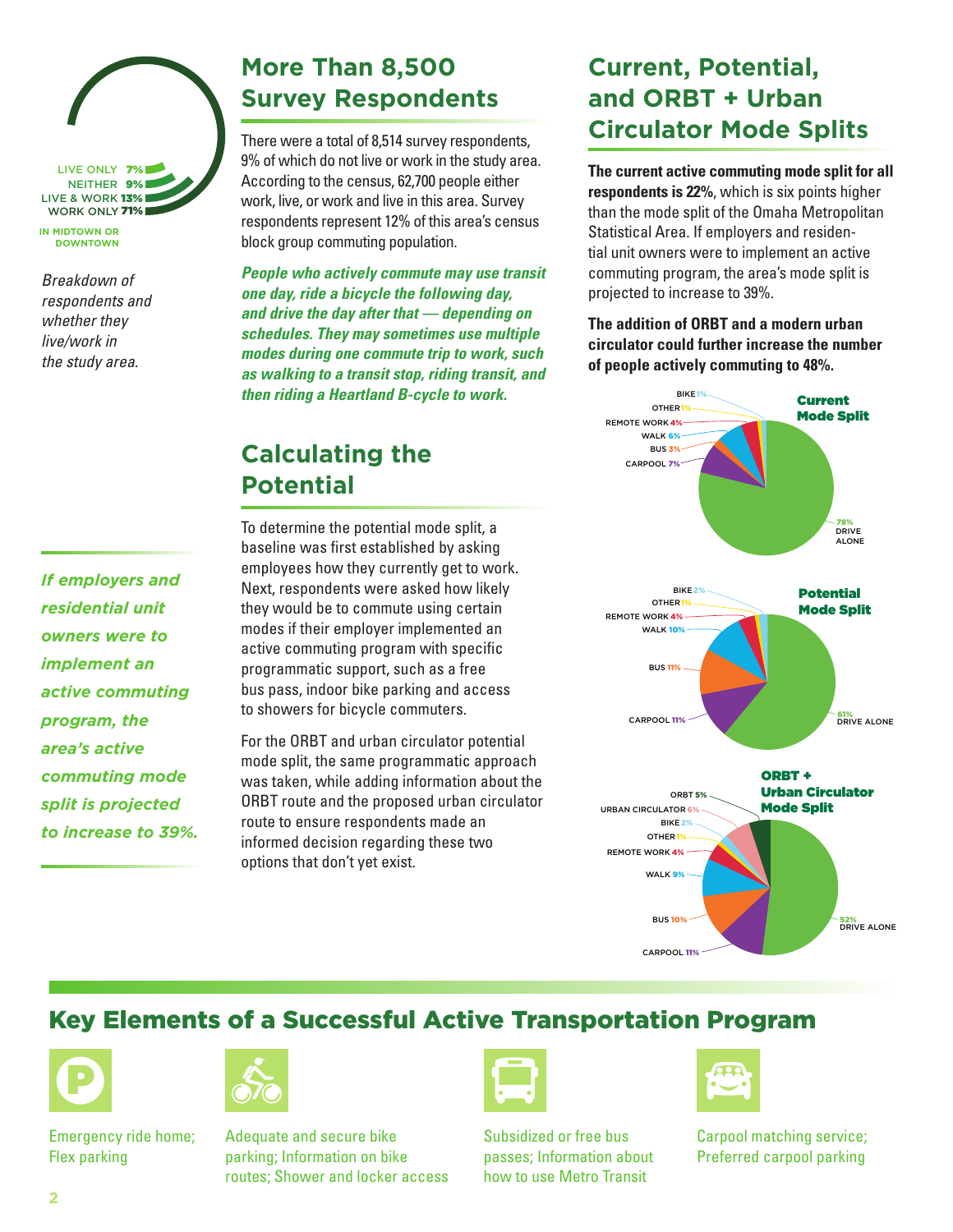## 5 KEY FINDINGS

| <b>OUT OF 100 PARKING</b> | #1 |
|---------------------------|----|
| <b>SPOTS FROM PEOPLE</b>  |    |
| <b>DRIVING ALONE, 23</b>  |    |

| 00 00 00 00                             |                           |  |
|-----------------------------------------|---------------------------|--|
| $\bullet$ $\bullet$ $\bullet$ $\bullet$ |                           |  |
| $\bf \omega$ $\bf \omega$ $\bf \omega$  |                           |  |
| $\bullet$ $\bullet$ $\bullet$ $\bullet$ |                           |  |
| $\bullet$ $\bullet$ $\bullet$ $\bullet$ |                           |  |
|                                         | $\bf \omega$ $\bf \omega$ |  |
|                                         |                           |  |

| <b>ARE FREED UP</b> |
|---------------------|
| <b>WHEN PEOPLE</b>  |
| SWITCH TO:          |



**Active commuting programs will increase the number of people using active transportation, which will reduce parking demand, free up valuable land for more productive uses, and reduce congestion.**

If employers were to implement active commuting programs, 23 out of every 100 trips currently made alone in a car could be avoided, which would reduce parking demand by 21 spaces. The two remaining parking spaces would be used for carpool parking.

### **There is widespread support, particularly among millennials, for active transportation.** #2

When compared to the overall survey population, almost twice as many millennials say they are "very likely" to use an alternative form of transportation. Millennials are also more likely to live in the study area; 60% of respondents who live and work in the area are millennials, which is nearly twice as high as millennials' overall representation in this survey (38%).

# #3

### **There is broad support for new transit and mobility infrastructure.**

When asked about levels of support for potential infrastructure improvements, respondents were most supportive of other ORBT routes (65%), the urban circulator (63%), and protected bike/mobility lanes (63%).

**Now Supportive Supportive Neutral Unsupportive Very Unsupportive** 

Other ORBT Routes Urban Circulator Protected Bike/Mobility Lanes Increased Frequency for Bus Routes Electric Bikes Electric Scooters



### **Employers play a key role.**

53% of respondents said it is very or somewhat important that their employer supports multimodal transit, and support is 12 points higher (65%) for those who both live and work in the study area. Employers play a critical role helping their employees shift to active modes of transportation through active commuting programs. #4

Over the past decade, Verdis Group has helped local employers find significant cost savings around parking — and greater employee engagement — through strategic investments in support of employees who use active transportation.

## #5

### **There is high interest in using ORBT and an urban circulator.**

Respondents expressed high interest in both ORBT and the urban circulator. 73% of survey respondents are somewhat (38%) or very (35%) interested in using the urban circulator, with those who live in the study area expressing a particularly high level of interest (87%) in using the urban circulator. Similarly, interest in using ORBT was high, with 50% of respondents being somewhat (36%) or very (14%) interested.

As indicated below, respondents envision using both ORBT and the urban circulator for entertainment. Respondents are more likely to use ORBT for commuting whereas they are more likely to use an urban circulator for entertainment.



*Estimated trips per day for respondents somewhat or very interested in using ORBT or an urban circulator*

## 6 RECOMMENDATIONS FOR CITY LEADERS

**Based on these results, Verdis Group encourages Omaha's elected, business, and philanthropic leaders to consider the following recommendations.**



### **Employers should create active commuting programs for employees**

Omaha's employers can be a huge catalyst for shifting their employees' travel habits to be more active. Doing so attracts talent, saves money, and benefits the community. Employers should consider creating an active commuting program that includes:

- $\bullet$  Emergency rides home
- Transit subsidies
- Carpool matching
- Protected bike parking
- Preferred parking for carpoolers
- $\bullet$  Flex parking
- Reduced parking subsidy to employees